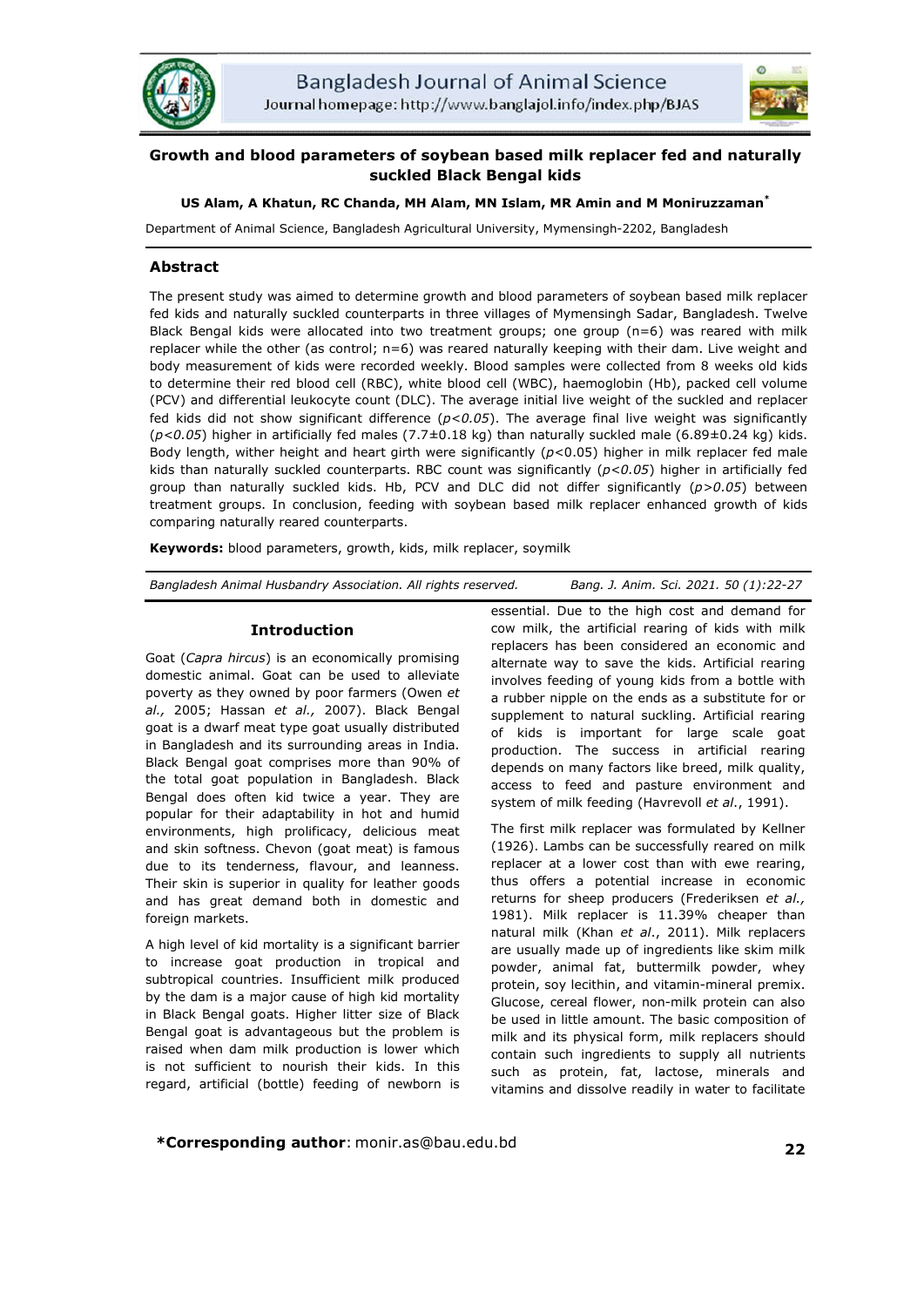feeding in a physical form similar to milk. Milk is an essential feed for newborn kids for 3-4 weeks or up to 5-6 months depending on breed and other factors (Sultana *et al*., 2012).

It is difficult to find an acceptable alternative to milk protein, the major costly ingredient of milk replacer. Soybean is a source of high quality, relatively inexpensive protein that has the potential for use in a milk replacer (Colvin and Ramsey, 1968). Soy protein sources such as soy protein concentrate and soy protein isolate have partly been used in milk replacers (Silva *et al.,* 1986). Partially replacement of whole milk with soymilk on pre-weaning calf performance and weaning costs, results soymilk as an economic partial substitute for whole milk in calf-raising (Ghorbani *et al.,* 2007). Soy flour could contribute one-third of the total protein in milk replacer for *ad-libitum* fed, artificially reared lambs with little, if any, reduction in lamb performance (Heaney and Shrestha, 1987). Effects of soy flour in milk replacer on the performance of artificially reared lambs were studied by Heany and Shrestha (1987). They reported that there were no significant differences in daily gains from birth to weaning and post-weaning feed conversions among lambs fed standard milk replacer with all the protein provided by milk products and those fed milk replacer containing soy protein. Sarker *et al.*  (2015) suggested that soybean-based milk replacer could be supplied to kids up to 50% without any detrimental effects on their growth

|  |  |  | Table 1: Feeding schedule of kids |  |  |
|--|--|--|-----------------------------------|--|--|
|--|--|--|-----------------------------------|--|--|

and organ development. However, the effect of that feeding of soybean-based milk replacer was not compared with the naturally reared kids. Therefore, this study was aimed to know the growth and blood parameters of soybean based milk replacer fed and naturally suckled kids in onfarm conditions.

### **Materials and Methods**

#### **Kids and their management**

The experiment was conducted at Charsottrapur, Boira and Kewatkhali in Mymensingh Sadar, Mymensingh, Bangladesh. Twelve Black Bengal kids of 2 weeks old were divided into two groups considering their initial weight, litter size of their dam, parity, and dam weight. Each group consisted of 6 kids (3 male, 3 female). The initial weight of kids ranged from 1.16 to 1.65 kg and they were identified with tags. Separate rooms were used for housing of natural (suckling with mother) and replacer fed group (50% powder milk + 50% soymilk). The milk feeding schedule of artificially fed kids are shown in Table 1. Kids were fed three times daily up to 8 weeks old and received a total quantity of milk replacer equal to 10% of their live weight per day. Kids were fed twice daily during 9-11 weeks and the amount of milk replacer was 2% of their body weight. Thereafter, the kids were fed once daily and the amount of milk replacer reduced to zero by the end of 16 weeks. Concentrate mixture (24% crude protein) and green grasses were supplied *ad-libitum*.

| Age (wks)    | Milk replacer<br>(g/d) | Concentrate<br>mixture $(g/d)$   | Green Grass | Feeding of milk replacer |
|--------------|------------------------|----------------------------------|-------------|--------------------------|
| First 3 days |                        | Feeding colostrum with their dam |             |                          |
| $2 - 3$      | 180                    |                                  |             | 3 times daily            |
| $3 - 4$      | 220                    |                                  |             | 3 times daily            |
| $4 - 5$      | 250                    |                                  | Ad-libitum  | 3 times daily            |
| $5-6$        | 290                    | 15                               | Ad-libitum  | 3 times daily            |
| $6 - 7$      | 330                    | 30                               | Ad-libitum  | 3 times daily            |
| $7 - 8$      | 380                    | 70                               | Ad-libitum  | 3 times daily            |
| $8 - 9$      | 270                    | 80                               | Ad-libitum  | 2 times daily            |
| $9 - 10$     | 230                    | 110                              | Ad-libitum  | 2 times daily            |
| $10 - 11$    | 180                    | 125                              | Ad-libitum  | 2 times daily            |
| $11 - 12$    | 120                    | 130                              | Ad-libitum  | 1 time daily             |
| $12 - 13$    |                        | 135                              | Ad-libitum  | 1 time daily             |
| $13 - 14$    |                        | 140                              | Ad-libitum  | 1 time daily             |
| 14-15        |                        | 145                              | Ad-libitum  | 1 time daily             |
| $15 - 16$    |                        | 150                              | Ad-libitum  | 1 time daily             |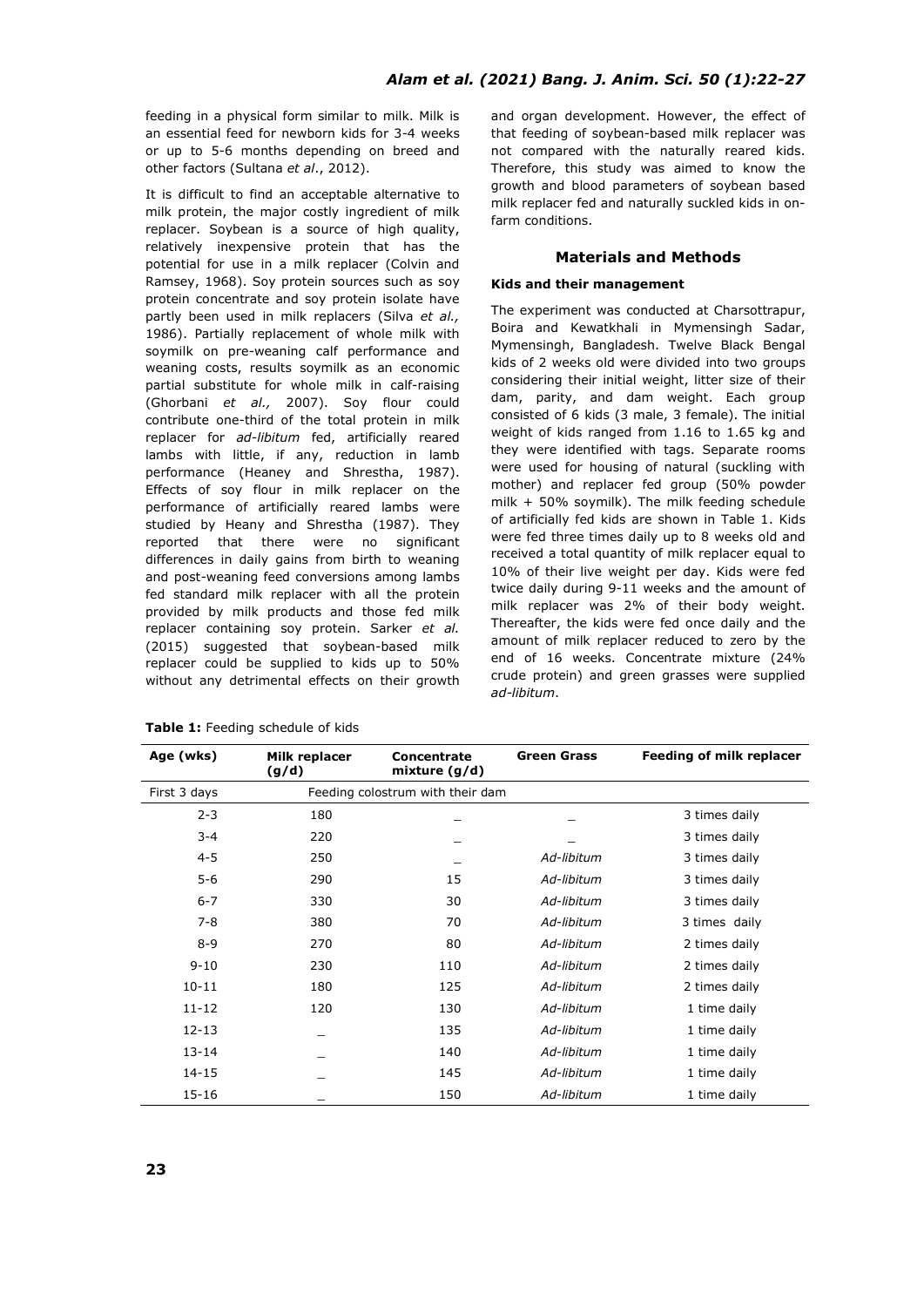Kids were fed milk individually using a bottle with soft rubber nipple. After each feeding, the bottles and other milk feeding utensils were washed with hot water containing detergent, dried and kept in a safe place. Kids were provided free access to water from a bowl drinker. After five weeks, small amounts of concentrates were supplied to the kids. Then after 6 weeks the amount of concentrates were increased gradually up to the end of 16 weeks (Table 1).

#### **Preparation of soymilk**

Whole soybeans free from immature field damage and black spot were grinded in a flour mill. An amount of 62.5g soyflour was dissolved in 1000 ml water and boiled at 100º C for 10 minutes with constant stirring. After cooling, an equal amount of powder milk was mixed (1:1) and supplied to the kids.

### **Live weight and body measurements of kids**

Each kid was weighed weekly at 9.00 am using a digital balance. The kids were kept off feed overnight (16 hours) before weighing. Body length, heart girth, withers height and neck circumferences were measured with the help of a measuring tape.

#### **Collection and processing of blood**

Blood samples were collected at 8 weeks of experimental period *via* jugular vein puncture into evacuated tubes containing EDTA (ethylene diamino tetra acetate) for examination of red blood cell (RBC), white blood cell (WBC), haemoglobin (Hb), erythrocyte sedimentation rate (ESR) and packed cell volume (PCV). For haematological test, blood was stored in test tube or vial containing anticoagulant (3.8% sodium citrate). One drop of blood was put on a slide for differential leukocytes count (DLC).

#### **Statistical analysis**

Data were presented as the mean  $\pm$  SD (standard deviation). All data were subjected to one-way ANOVA, and the significance of difference among means was determined using Tukey's HSD test. All analyses were conducted in "SAS/STAT version 9.1.3" for Windows Service Pack 4, 2004 SAS Institute, Cary NC USA for Windows. Differences at *p<0.05* were considered statistically significant.

### **Results**

#### **Live weight gain of kids**

The live weights of the male kids during the experimental period are shown in Figure 1. The final live weight of milk replacer fed and natural suckled male kids was 7.70  $\pm$  0.18 and 6.89  $\pm$ 0.24 kg, respectively. Total live weight gain from 2 to 20 weeks of age were significantly (*p<0.05*) higher in milk replacer fed kids than naturally suckled group. Figure 2 showed the live weight changes of the female kids. Live weights of females during 2-10 weeks did not differ significantly between two groups. During 11-20 weeks average live weight of females was higher in artificially fed kids than the naturally suckled group although the differences were not statistically significant.



**Figure 1:** Cumulative growth curve of male kids



**Figure 2:** Cumulative growth curve of Female kids

### **Body measurements of kids**

Body length, wither height and heart girth were significantly higher (*p*<0.05) in milk replacer fed male kids than naturally reared counterparts (Table 2). Circumferences of necks (middle) of milk replacer fed female kids were higher than naturally suckled group.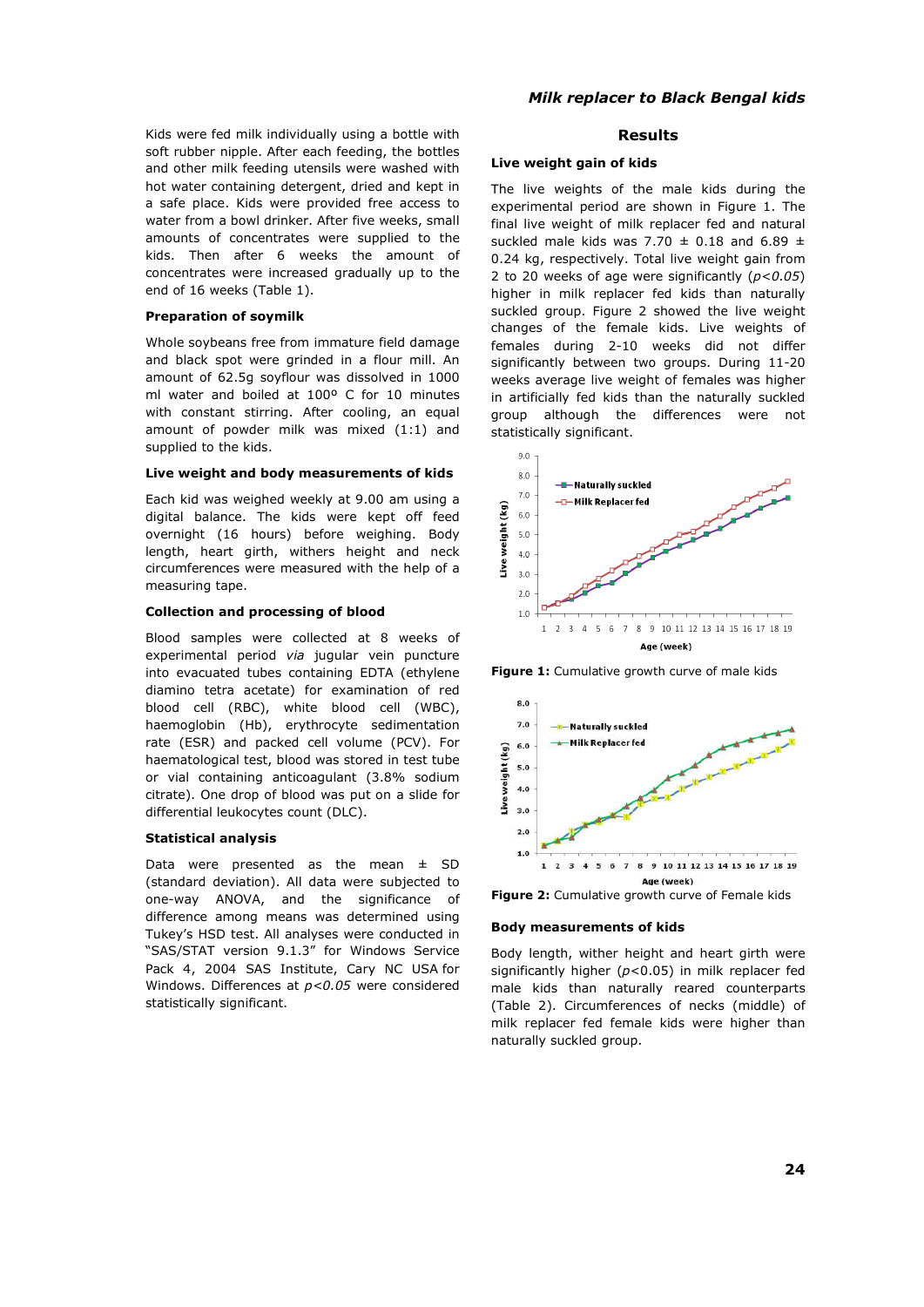# *Alam et al. (2021) Bang. J. Anim. Sci. 50 (1):22-27*

| <b>Parameters</b>             |        | Male                              |                                 | Female                            |                                 |  |
|-------------------------------|--------|-----------------------------------|---------------------------------|-----------------------------------|---------------------------------|--|
|                               |        | <b>Natural</b><br><b>Suckling</b> | <b>Milk Replacer</b><br>Feeding | <b>Natural</b><br><b>Suckling</b> | <b>Milk Replacer</b><br>Feeding |  |
| Body length (cm)              |        | $37.64^{\circ} \pm 0.34$          | $41.17^{\circ} \pm 0.99$        | $37.84 \pm 0.47$                  | $40.31 \pm 1.83$                |  |
| Wither height (cm)            |        | $37.59^{\circ} \pm 1.23$          | $39.80^{\circ} \pm 0.62$        | $37.15 \pm 0.78$                  | $37.07 \pm 1.11$                |  |
| Heart girth (cm)              |        | $38.13^{b} \pm 0.36$              | $40.61^{\circ} \pm 0.64$        | $40.14 \pm 1.61$                  | $40.74 \pm 2.00$                |  |
| Circumference<br>of neck (cm) | Apex   | $18.74 \pm 1.49$                  | $20.85 \pm 0.23$                | $16.81 \pm 0.62$                  | $18.97 \pm 1.27$                |  |
|                               | Middle | $18.87 \pm 1.86$                  | $20.51 \pm 0.36$                | $17.19^{b} \pm 0.37$              | $20.32^{\circ} \pm 1.82$        |  |
|                               | Base   | $20.69 \pm 2.43$                  | $20.97 \pm 0.69$                | $20.21 \pm 0.82$                  | $21.37 \pm 1.77$                |  |
| Neck length (cm)              |        | $11.6 \pm 2.60$                   | $13.12 \pm 1.18$                | $10.74 \pm 1.67$                  | $11.23 \pm 1.45$                |  |

**Table 2:** Body measurements of naturally suckled and milk replacer fed Black Bengal kids

*Data were represented as mean ± SD. Within a row, means with different superscripts are significantly different (p< 0.05).*

| <b>Parameters</b>               |                    | Male                              |                                 | <b>Female</b>                     |                                 |  |
|---------------------------------|--------------------|-----------------------------------|---------------------------------|-----------------------------------|---------------------------------|--|
|                                 |                    | <b>Natural</b><br><b>Suckling</b> | <b>Milk Replacer</b><br>Feeding | <b>Natural</b><br><b>Suckling</b> | <b>Milk Replacer</b><br>Feeding |  |
| RBC $(m/mm^3)$                  |                    | $7.60^{\circ} \pm 0.35$           | $8.54^{\circ} \pm 0.14$         | $6.55^{\circ} \pm 0.26$           | $7.69^{\circ} \pm 0.51$         |  |
| WBC $(th./mm^3)$                |                    | $7.3 \pm 0.48$                    | $7.95 \pm 0.23$                 | $6.37^{\circ} \pm 0.27$           | $8.02^{\circ} \pm 0.23$         |  |
| $Hb$ (g)                        |                    | $7.25 \pm 0.053$                  | $6.95 \pm 0.34$                 | $6.63 \pm 0.61$                   | $7.41 \pm 0.40$                 |  |
| PCV(%)                          |                    | $24.0 \pm 2.65$                   | $26.0 \pm 1.0$                  | $19.67 \pm 2.08$                  | $24.0 \pm 3.61$                 |  |
| Differencial<br>leucocyte count | Neutrofil (%)      | $30.67 \pm 2.89$                  | $31.0 \pm 1.73$                 | $32.67 \pm 2.08$                  | $33.33 \pm 2.08$                |  |
|                                 | Eosinophil (%)     | $3.0 \pm 1.0$                     | $3.33 \pm 0.58$                 | $3.33 \pm 0.58$                   | $2.00 \pm 1.0$                  |  |
|                                 | Lymphocyte $(\% )$ | $64.33 \pm 4.04$                  | $63.67 \pm 2.52$                | $62.33 \pm 1.53$                  | $61.67 \pm 1.53$                |  |
|                                 | Monocyte (%)       | $2.63 \pm 0.72$                   | $2.78 \pm 0.68$                 | $2.67 \pm 0.58$                   | $3.0 \pm 1.0$                   |  |
|                                 | Basophil (%)       | 0                                 | $\Omega$                        | 0                                 | 0                               |  |

*RBC, Red blood cell; WBC, White blood cell; Hb, Haemoglobin; PCV, packed cell volume. Data were represented as mean ± SD. Within a row, means with different superscripts are significantly different (p < 0.05).*

#### **Changes in blood components**

Table 3 showed that the total numbers of red blood cell (RBC) in both male and female of artificially fed group were significantly higher (*p<0.05*) than that of naturally suckled counterparts. The number of white blood cell (WBC) was significantly (*p<0.05*) higher in milk replacer fed female kids than the natural suckling group. The other haematological parameters did not differ significantly between milk replacer fed and natural suckling male and female kids.

### **Discussion**

In the present study, Black Bengal goat kids were reared with soybean based milk replacers to examine their growth and blood parameters in 98

comparison with the naturally suckled kids. Growth in terms of live weight gain was significantly higher in milk replacer fed male kids than naturally suckled group. It is well known that the milk yield of Black Bengal does is low and that's why the kids suffer from malnutrition due to insufficiency of milk intake. In the present study, in case of naturally suckled group, requirement was not fulfilled by the milk produced by their dams. Artificially reared kids were fed according to their requirement based on their live weight. So, lower weight gain was recorded in naturally suckled kids than artificially reared ones.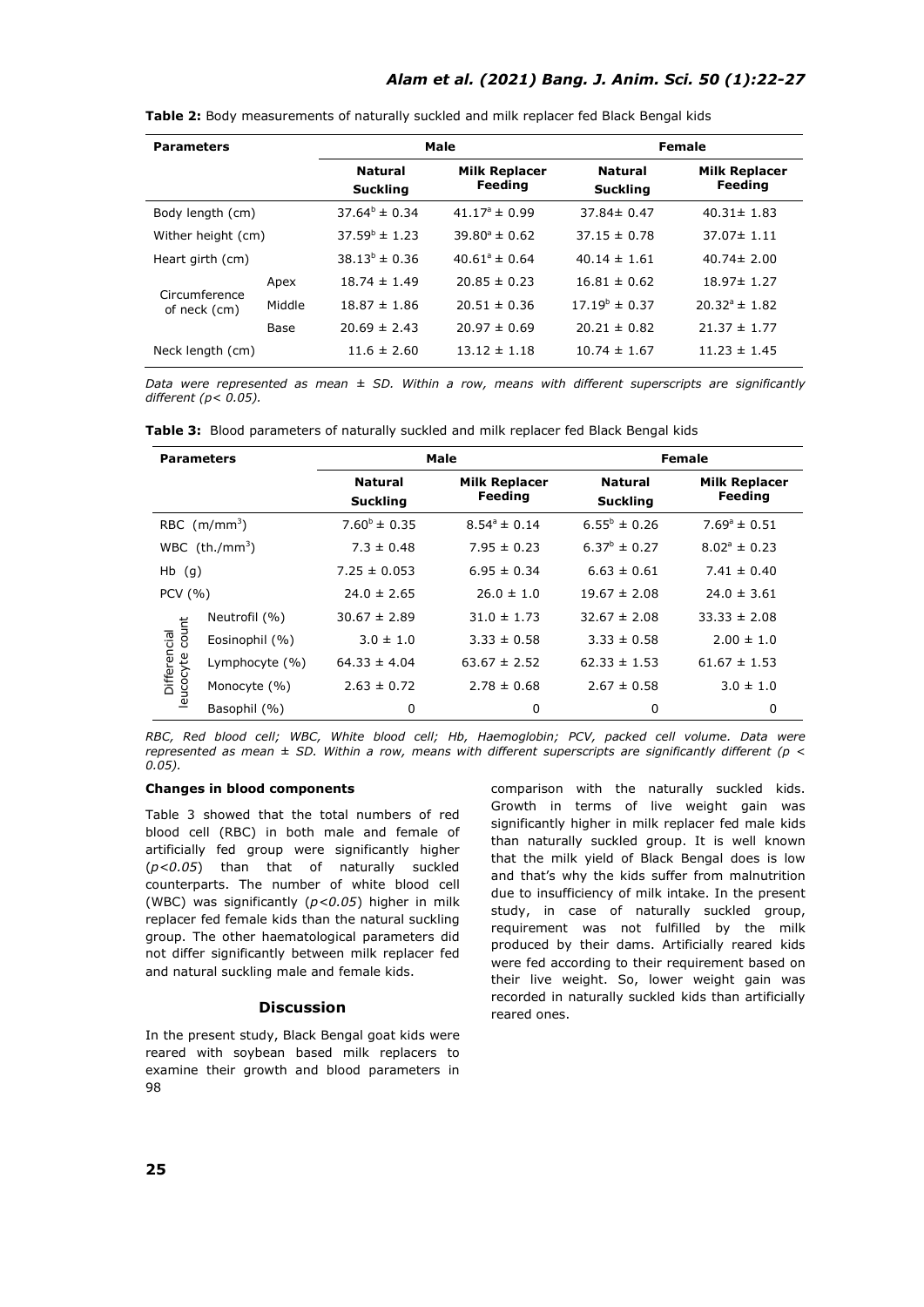These results were inconsistent with previous reports of Delgado-Pertíñez *et al*. (2009). They examined different kid-rearing systems where weight at the  $4<sup>th</sup>$  week did not differ significantly, although the naturally suckled kids weighed slightly more than those of the artificially reared kids. Vacca *et al*. (2014) found that growth rate of the naturally fed group showed a steady pattern, whereas during the first two weeks artificially reared kids had lower gains in comparison with naturally milk fed kids. Lama *et al*. (2013) studied growth performance of Criollo kids under two different rearing systems (naturally reared with their mothers and artificially reared on milk replacer) where they did not find any significant differences between the growth performances of kids under rearing systems.

In the current study, higher body length, wither height, neck circumference and heart girth were found in artificially fed male kids than naturally reared counterparts. These results were inconsistent with results of Kaiwu *et al*. (2015). They did not find significant differences in wither height, body length and heart girth between the artificially feeding group and the naturally suckled kids. Masum *et al.* (2011) found that body length, wither height and heart girth did not differ significantly between whole milk fed and milk replacer fed calves.

In the present study, RBC and WBC contents of male and female kids were significantly higher in the artificially reared group than the naturally suckled kids. It is known that males have higher RBC values than females (Addas *et al*., 2010). The high RBC values in the young ruminants may be due to excitement or strenuous exercise during handling (Gartner *et al*., 1969). This leads to the release of adrenaline and hence spleen contracts and this causes the release of more RBC into circulation. It is only psychological tranquillisation that can reduce the splenic influence (Schlam *et al*., 1975). Dukes (1955) revealed that haematological values of farm animals are influenced by age, sex, breed, climate, season, nutritional status, health status and husbandry practices of animals. Sarker *et al*. (2015) reported that red blood cell count (RBC) and level of haemoglobin (Hb) increased with the increase of soymilk in the diet. These results were consistent with the present study.

### **Conclusion**

Feeding of soybean based milk replacer enhanced weight gain of kids compared with naturally reared counterparts. Soybean based milk replacer

# *Milk replacer to Black Bengal kids*

feeding should be popularized to improve the performance of Black Bengal kids at village level.

### **Acknowledgements**

This research was funded by the Bangladesh Agricultural University Research System (BAURES).

### **Conflict of interest**

The authors declare that there is no conflict of interest that could be perceived as prejudicing the impartiality of the research reported.

#### **References**

- Addas PA, A Midau and DM Babale (2010). Heamatobiochemical findings of indigenous goats in Mubi Adamawa State Nigeria. *Journal of Agricultural and Social Science* 6: 14-16.
- Colvin BM and RA Ramsey (1968). Soy flour in milk replacers for young calves. *Journal of Dairy Science* 51: 898-904.
- Delgado-Pertíñez M, JL Guzmán-Guerrero, FP Caravaca, JM Castel, FA Ruiz, P González-Redondo and MJ Alcalde (2009). Effect of artificial *vs*. natural rearing on milk yield, kid growth and cost in Payoya autochthonous dairy goats. *Small Ruminant Research* 84: 108-115.
- Dukes HH (1955). The physiology of domestic animals  $(7<sup>th</sup>$  edition). Baillers Tindall and Co. London. 5: 96-98.
- Frederiksen KR, RM Jordan and CE Terrill (1981). Rearing lambs on milk replacer diets. *US Department of Agriculture*. USA.
- Ghorbani GR, R Kowsar, M Alikhani and A Nikkhah (2007). Soymilk as a novel milk replacer to stimulate early calf starter intake and reduce weaning age and costs. *Journal of Dairy Science* 90: 5692-5697.
- Gartner RJW, LL Callow and CK Granzien (1969). The concentration of blood constituents in relation to handling of cattle. *Research in Veterinary Science* 10:7-15.
- Hassan MM, MSM Niaz, ISKM Azizul and OF Miazi (2007). A comparative study on reproductive performance and productivity of the Black Bengal and crossbred goat at Atrai, Bangladesh. *University Journal of Zoology* 26: 55-57.
- Havrevoll O, M Hadjipanayiotou, MR Sanz-Sampelayo, Z Nitsan and P Schmidely (1991). Milk feeding systems of young goats. *In*: P. Morand-Fehr (Editor), Goat Nutrition. *EAAP Publication* No. 46: 259-270.
- Heaney DP and JNB Shrestha (1987). Effects of soy flour in milk replacer on the performance of artificially reared lambs. *Canadian Journal of Animal Science* 67: 757-563.